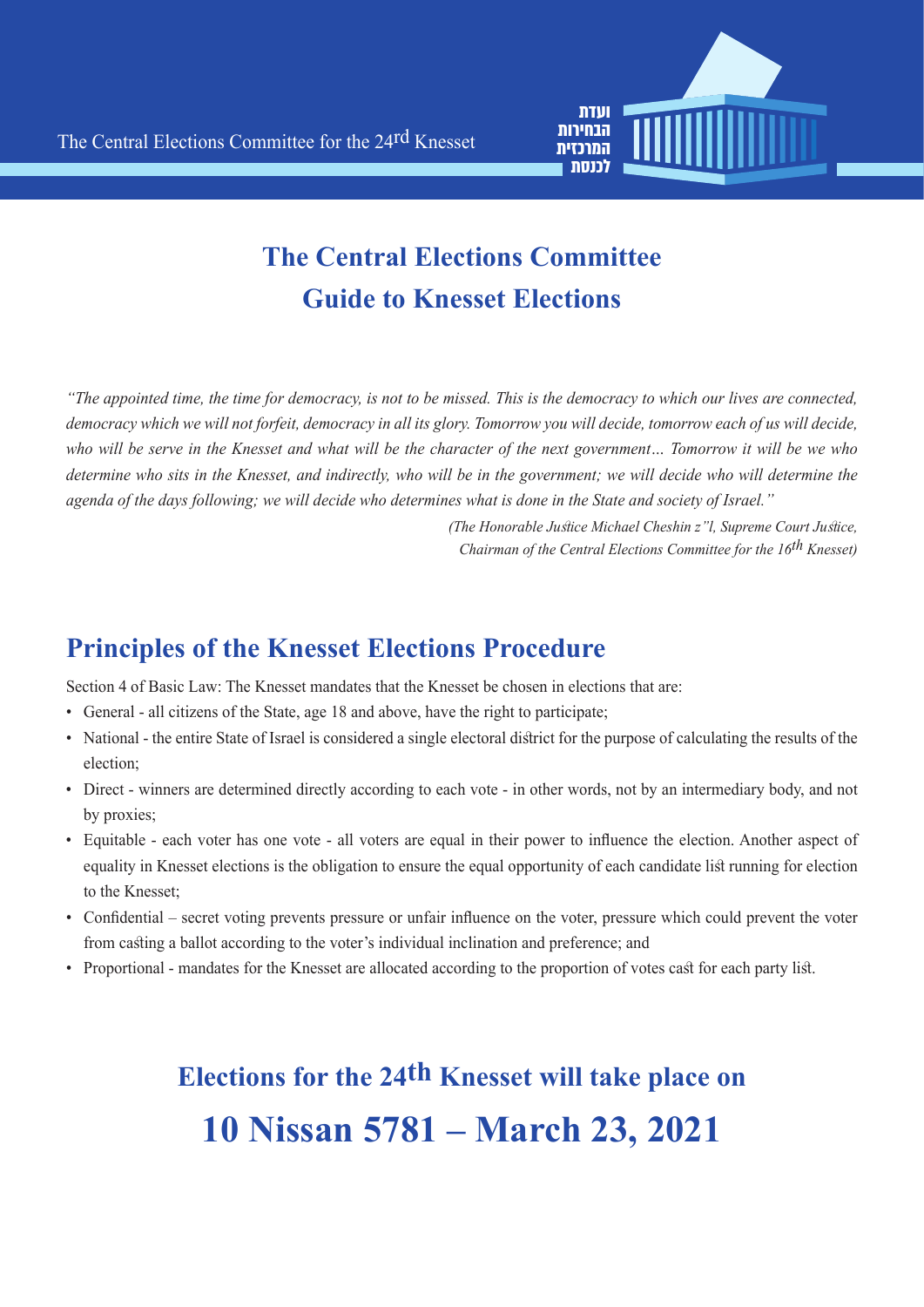

## **The Right to Vote**

The right to vote is a legal right protected by Section 5 of Basic Law: The Knesset. This right is extended to every Israeli citizen who meets the following criteria:

- On the date of the elections for Knesset, the citizen has reached the age of at least 18 years and over (was born on or before April 12, 2003);
- The citizen is listed in the Voters Registry as an Israeli citizen who was recorded in the Population Registry no later than 18 Tevet 5781 (January 28, 2021); and
- The citizen is registered as a resident of Israel, whose name and address in Israel appear in the Population Registry.

Citizens may verify their information in the Voters Registry on the internet and find the address of their assigned voting station on the internet, by phone, fax or SMS. Contact information for these options is displayed on the Ministry of the Interior website.

#### **Where** to Vote

- Each voter is authorized to vote only at their assigned voting station. This restriction to an assigned voting station SARS-2 virus (Covid 19), there will be special voting stations for each of the following groups of voters – those who are facilitates the proper and efficient administration of the voting process. However, to minimize the spread of the CoVverified as carrying the virus, and those who are in quarantine due to exposure to a carrier.
- As stated above, each voter can check the address of their assigned voting station on the Interior Ministry website www. gov.il/apps/moin/bocharim. Additionally, each voter receives a notice in the mail, at their listed address, with the location of their voting station. Additionally, on Election Day and in the days prior, a Call Center for clarifications will operate in Hebrew, English, Arabic, Russian, and Amharic. The phone number of the Call Center is 1-800-201-179. Information is also available by SMS at  $050-8085445$  or by fax at  $1-800-201-187$ .
- Exceptions to the requirement to vote at the assigned voting station: The Knesset Elections Law mandates exceptions in situations in which a voter is prevented from reaching the assigned voting station - for example persons who have limited mobility due to a physical condition, persons who are hospitalized or are in prison, soldiers, and diplomatic representatives overseas. In such instances, voting takes place in special voting stations, using double envelopes. As stated above, people diagnosed with Covid 19 and people in quarantine will be voting at specific, and separate, voting stations, using double envelopes. Addition voting stations will be set up in elder care facilities and special institutions which meet the legal criteria
	- o A voter with impaired mobility may vote at a "Special Accessible" voting station, which is installed in allocation with appropriate accessibility provisions. Such a voter must declare in writing, in front of the voting stations secretary, that their mobility is impaired (if the impairment is not clearly visible) before being allowed use of the " special accessible" voting facility.

Note - the opportunity to vote at an accessible voting station using double envelopes is meant to ease the process for voters with impaired mobility to ensure their right to vote. Unneeded use of the special accessible voting stations can cause overcrowding, to the detriment of the voting of persons with disabilities. Therefore, a person who falsely declares that they have impaired mobility may be fined or sentenced to half a year in prison.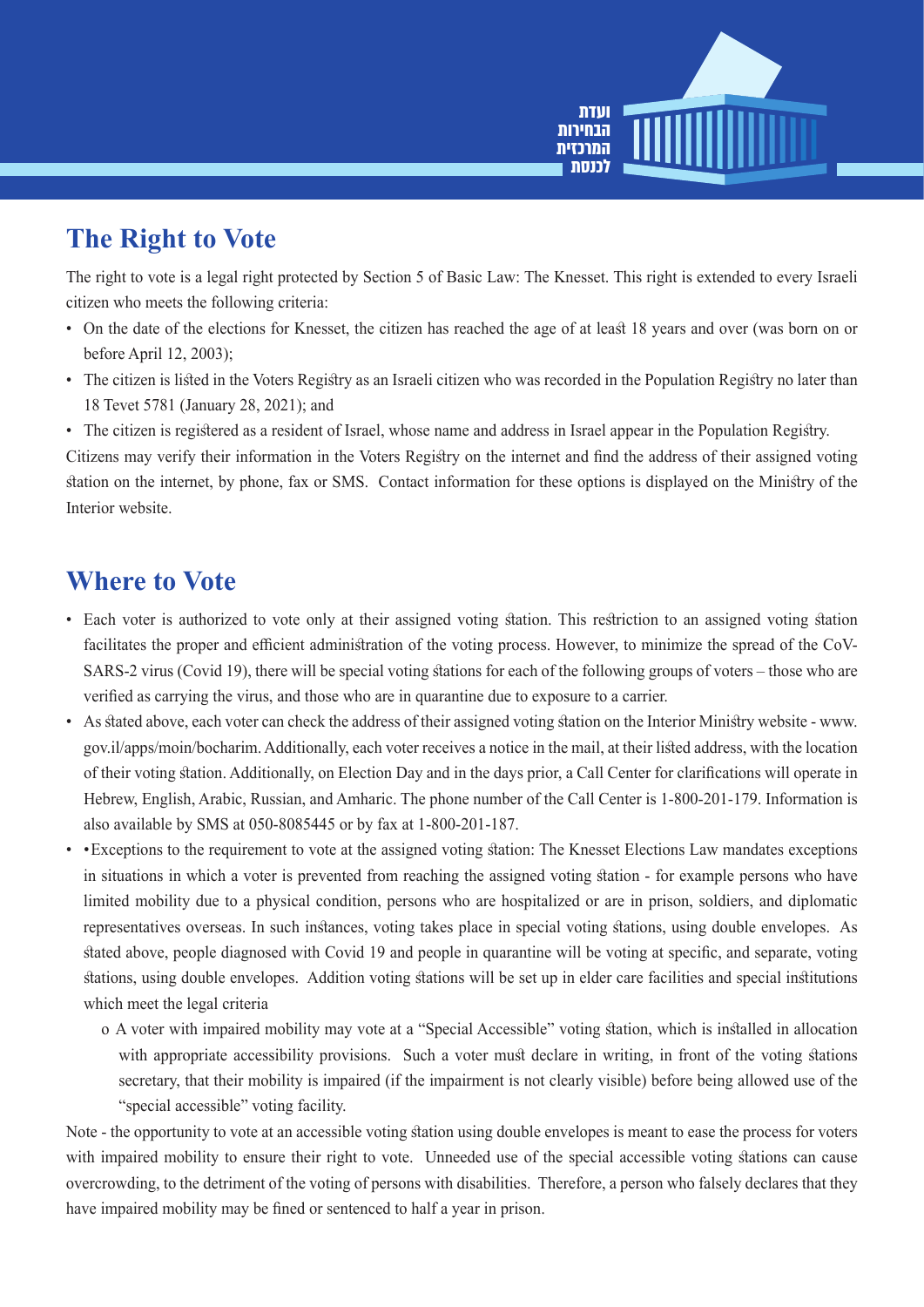

Locations of special accessible polling stations are available at the Call Center, \*8354, and the Central Election Committee website under the heading "Elections for the 24th Knesset."

#### **Election Day**

Election Day is a statutory holiday - however, public transportation will operate normally, as will other public services as determined by the Central Elections Committee, under the Corona restrictions. The full list of such services can be found Central Elections Committee website, under the heading "Elections for the 24th Knesset."

Note that intercity public transportation, including trains, will be free of charge on Election Day, for the benefit of the public and those who are far from their assigned voting stations. Details will be published on the Central Elections Committee website.

On Election Day, Election Inspectors authorized by the Central Elections Committee will circulate among voting stations to ensure that voting processes are conducted properly. The Inspectors will be equipped with cameras; however, it must be emphasized that there will be no use of these cameras to photograph voters except in extraordinary circumstances to prevent fraud.

## **Voting Hours**

In most locations, voting stations operate on Election Day from 7:00 a.m. until 10:00 p.m. In small communities, the voting hours are from 8:00 a.m. until 8:00 p.m. These shortened hours are also in effect in hospitals, prisons, and detention centers. At 10:00 p.m., the doors to polling places will be locked (at  $8:00$  p.m. in small communities and the institutions mentioned above).

The voting stations for people with corona, as well as those for people in quarantine, will be open from  $8:00$  am until  $7:00$ pm. The voting hours in special institutions and elder care facilities will be publicized in those locations as well as on the Central Elections Committee website.

Voters who arrive at a their polling station before the doors close, but did not cast their votes before closing time, are still eligible to vote, even past the time that the polling station is closed.

## **Voting With Double Envelopes**

As noted, there are certain situations in which a voter casts a ballot at a voting station other than the one to which they are assigned. This is allowed only in cases in which the voter is unable to reach their assigned station, and the law recognizes their situation as one which entitled the voter to use a different voting station. For example: soldiers, hospitalized patients, women in shelters, prisoners, and detainees, etc.

In such circumstances, the voter must seal their voting envelope and place it inside a second, exterior envelope, on which the voter's personal information is written. At the end of Election Day, all exterior envelopes are checked to ensure that no one voted twice. Only after this review is completed, all exterior envelopes are removed, and the internal, voting envelopes are collected to be counter in the Knesset building by the counting committees, which are identical in their composition to Voting Station Committees.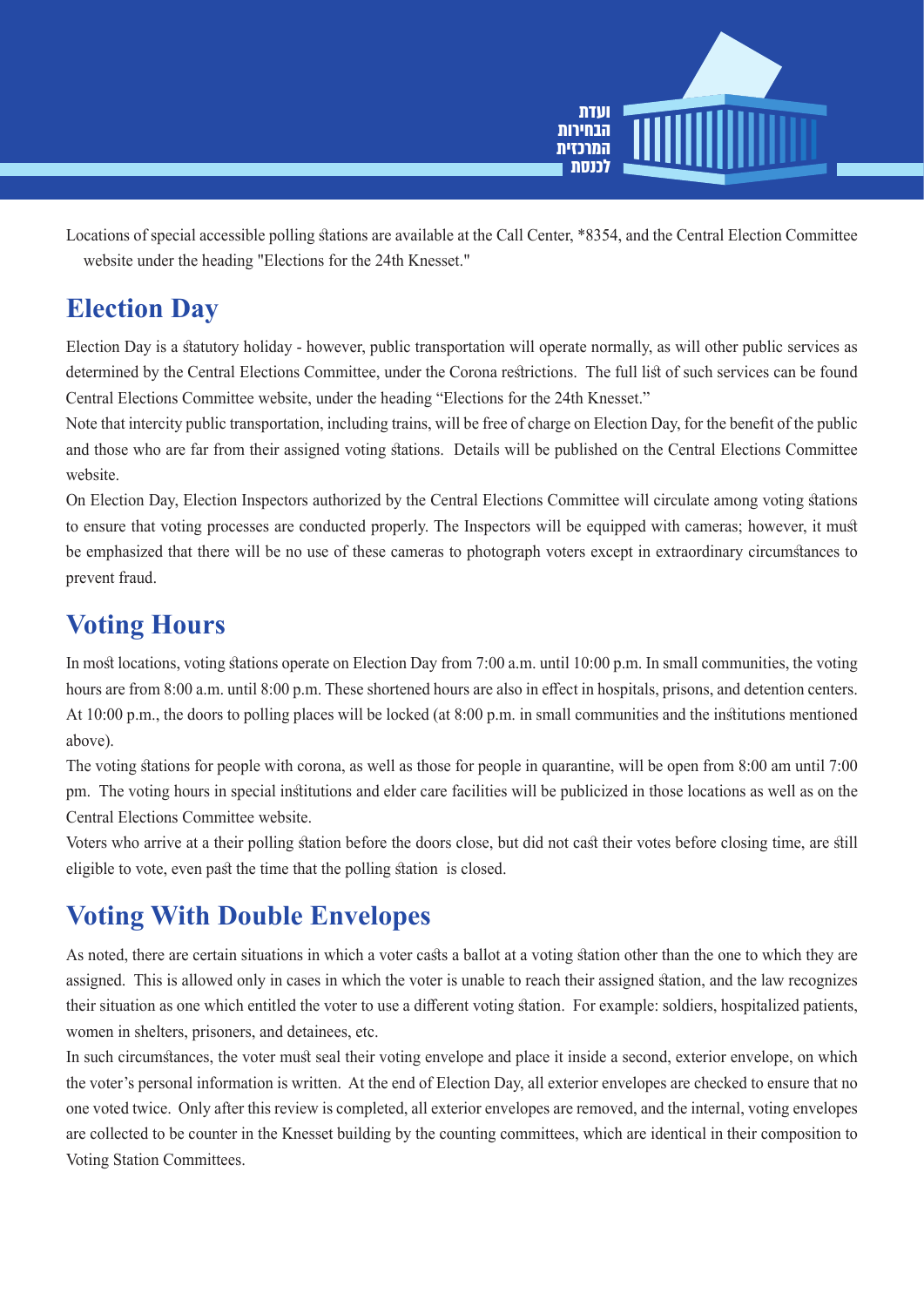

Only following this check are the external envelopes opened, and the internal envelopes collected, opened, and counted by the Polling Committees located within the Knesset. These Committees, which are identical in identity to regular polling committees, count the votes in these envelopes.

## **Knesset Voting Slips (Ballots)**

In Israel, elections for the Knesset involve voting for "Candidate Lists," presented by individual parties or more than one party. Each list is represented by letters as well as a name. The letters and name appear on the ballot.

The names and representative letters of all current candidate lists are publicized in the press and on the Central Elections Committee website and will also be posted on the screen of the voting booth.

#### **The Voting Process**

In order to vote, a voter must present one of the following identifying documents to the Voting Station Committee:

- Te'udat *zehut* with photograph
- Valid Israeli passport with photograph
- Valid Israeli driver's license with photograph
- Valid soldier's certificate (*Te'udat Hoger*) with photograph
- Certificate of membership in the  $23$ <sup>rd</sup> Knesset
- 1. Once the voter's name is located on the committee's voters list, the voter then receives an indigo-blue colored envelope upon which the words "Elections for the 24<sup>th</sup> Knesset" appear. The envelope must bear the signatures of two Voting Station Committee members.
- 2. The voter enters the voting booth alone. The only exception to this is in the case of a voter who cannot do the required physical motions due to illness or physical disability. In such a situation, the voter may be accompanied by someone to assist with the voting procedure. The accompanying individual may not be the director or employee of a nursing home or other facility in which the voter resides and may not accompany more than 2 voters on Election Day.
- 3. In the voting booth are ballots for each candidate list. There are also blank white slips and a blue pen. The voter may place exactly one ballot for their chosen candidate list into the envelope. The voter must seal the envelope. A voter may also use a blank white slip to cast a ballot. To do so, the voter must indicate on the slip, in his/her own writing (in Hebrew or Arabic only) the name and initials of the list for which they wish to vote. It is important to note that blank white slips on which the voter has NOT written in blue ink the name and / or representative lotters of one candidate are invalid and will be added to the count of disqualified votes.
- 4. Place only one ballot into the envelope. If two or three ballots for the same list are found in one envelope, the vote is valid and only one ballot is counted, but if there are more than three ballots in the envelope for the same list, or ballots for different lists, in the envelope, the envelope is disqualified, and is added to the count of disqualified votes.
- 5. The voter exits the booth carrying the sealed envelope, and personally places the closed envelope into the ballot box, in view of members of the voting station committee. At that point, the committee returns the voter's identification card.